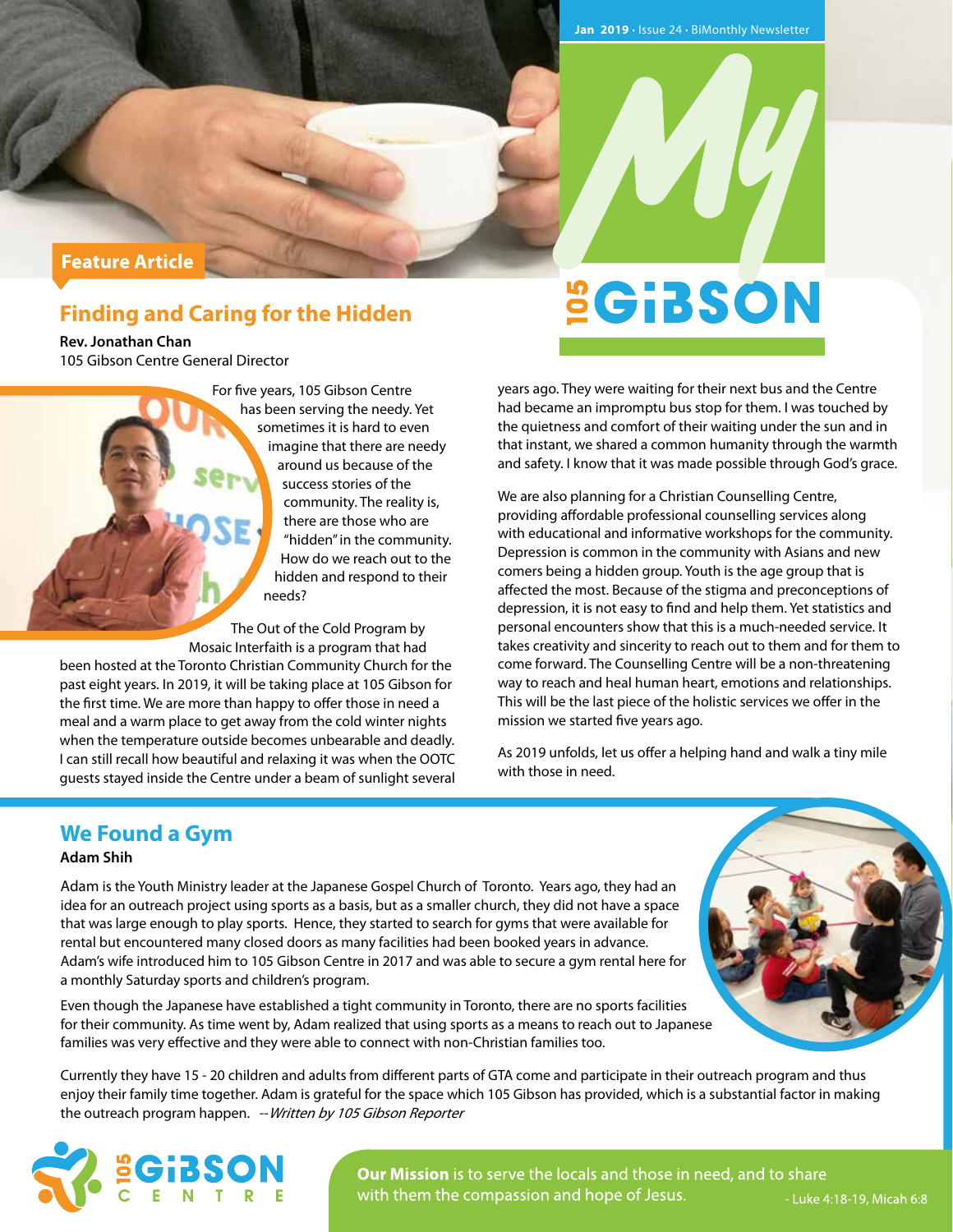# **Out of the Cold Program**

### **Johnson Zhong**

105 Gibson Centre will be welcoming a new group of guests this winter through the Out of the Cold (OOTC) program. OOTC is organized by Mosaic Interfaith, a privately funded organization that partners with interfaith groups to provide hospitality that includes shelter and meals to those in need during the winter months. The Toronto Christian Community Church is one of the hosts in York Region and after 105 Gibson's renovation in 2018, there is more space and a shower room to serve them. We are ready to serve them at a better capacity for 11 weeks this winter.

Many of the guests are familiar with OOTC as they had been here before. Their backgrounds can be quite diverse. Some maybe homeless or unemployed. Some may be working but still face financial difficulties such as paying bills or paying for healthy meals. These basic necessities can be out of reach for them.

As they arrive, they prepare their bed, take a shower or may enjoy other services such as a hair cut, optometric check, physio or medical

services before taking dinner as a group. If it is not a busy night, our volunteers would sit and eat with them. Many interesting conversations have taken place over dinner. Over time, friendship and trust can be established, allowing conversations to move into a deeper level and into inquiry of the Christian faith. Although

it is not always possible to dialogue

about our faith, we hope that we can live out and demonstrate our Christian faith to them through our actions and serving.

# **My Volunteer Story**

#### **Sandy Lam**

I was introduced to 105 Gibson Centre by my sister-in-law Louisa (who volunteers here too) at a time when I was searching for something more in my life, something that would make a difference, a new purpose after a career in the corporate world. God had given me so many blessings in my life and I was unsure of what I could give back.

I was immediately welcomed by Pastor Monica and assigned to Reception where I started to learn about operations. Soon after, she embraced me into the Abundant Life Program (now 105 Gibson Abundant Life Institute), and it was funny as I was the only English-speaking volunteer in a primarily Chinese-

speaking program! I discovered that transitioning from corporate life to community service was easy, a huge amount of fun and my Chinese speaking skills, interspersed with English, was blossoming!

Three years later and I am now the Volunteer Coordinator, I am seeing the transformation in the community and the Centre becoming busier; the excitement and the energy is contagious. I have been able to see and hear the many stories of how people's lives being touched by the love at 105 Gibson; these have become my inspiration. I have seen the happy faces and smiles from our users, the volunteers and the staff;

these had become my motivation.

What began as an uncertain adventure, has evolved into an amazing community of inspiration, support, fun and joy. I thank God for the privilege to be able to serve and to witness His works at 105 Gibson.

# VOLUNTEERS EEDED



## **105 Gibson Centre is always in need for volunteers who have a heart to serve the community.**

**Tax Clinic** positions from March to April:

Roles include Tax preparer, Receptionist and Telephone scheduler. For more info, please visit **105gibson.com/what-we-do/foodbank/#tax-clinics** or email **taxclinic@105gibson.com**

**Out of the Cold** positions from January to March: Roles include Registration, Kitchen help, Hospitality, Games and Services. If you are interested in helping at OOTC, please sign up at **105gibson.com/what-we-do/foodbank/#cold**

For other volunteer opportunities, please visit **105gibson.com/get-involved/volunteer**